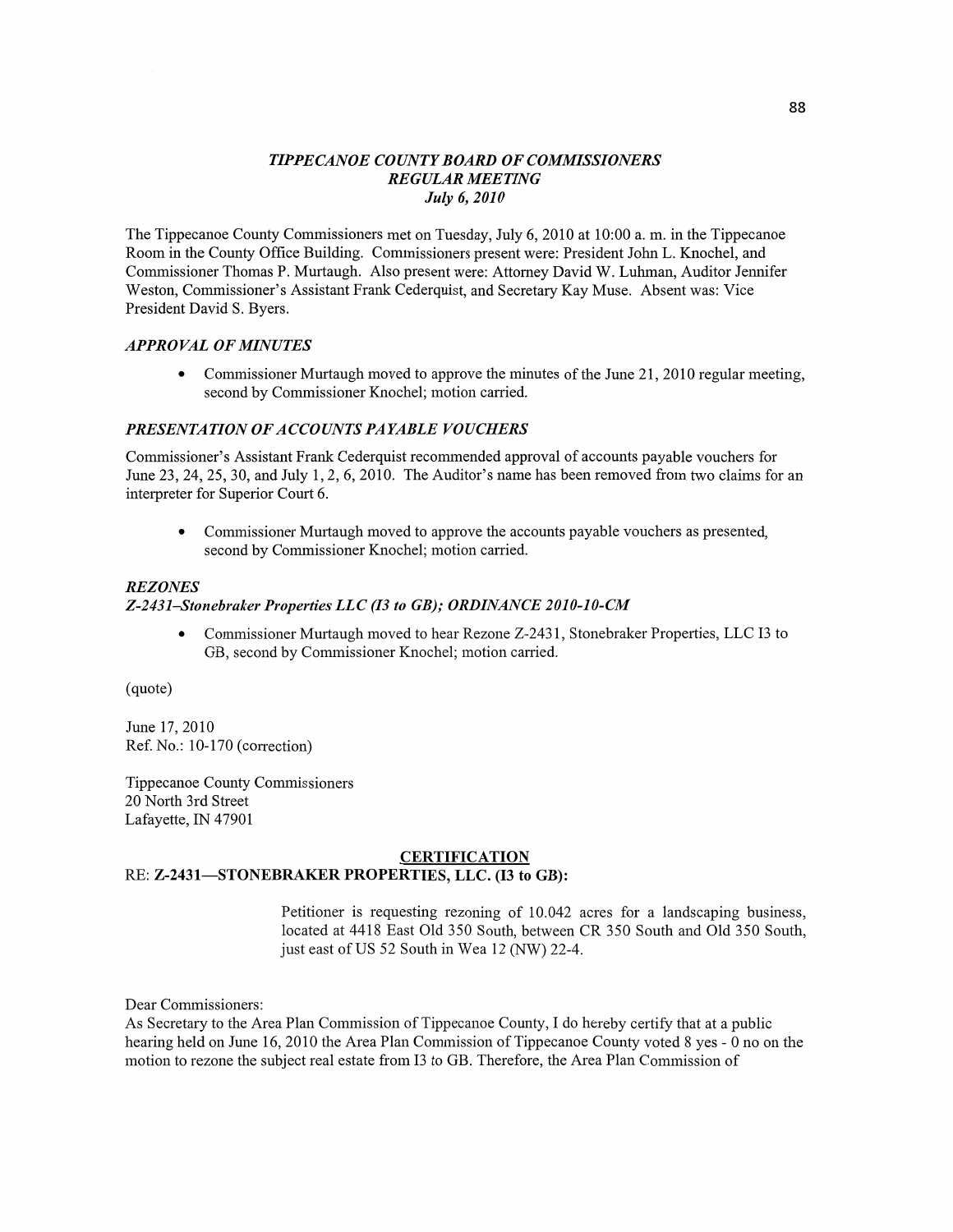**Tippecanoe** County recommends to the **Tippecanoe** County Commissioners **that** the proposed rezoning **ordinance** be APPROVED for the property described in the attachment. Public Notice has been given **that** this petition will be heard before the **Tippecanoe County Commissioners** at **their** July 6, 2010 regular meeting. Petitioners or their representatives **must** appear to **present** their case.

**Sincerely,** 

Sallie Dell Fahey Executive Director

**SDF/lmu** 

Enclosures: **Staff Report** & **Ordinances** 

cc: John Stonebraker Craft Land Development Daniel Teder Ron Highland, **Tippecanoe County** Building **Commissioner** 

(unquote)

Area Plan Director Sallie Fahey stated that in the certification letter dated June 17, 2010 from the Plan Commission to the County Commissioners a typographical error exists stating **that** the Plan Commission recommends to the Lafayette City Council; it **should** say to the County Commissioners. The Planning Commission will send a corrected certification letter to the Commissioners. Director Fahey said that Attorney Luhman has assured her that the error is not a fatal flaw for the hearing.

Attorney Dan Teder representing John Stonebraker said **that** Mr. Stonebraker would be happy to answer any questions the Commissioners may have concerning this rezone request. Attorney Teder stated that Mr. Stonebraker and his family operate this business and did receive a unanimous yes vote from the Area **Plan** Commission. Mr. Stonebraker is seeking a re-zone from I3 to GB. The re-zone will accommodate a retail garden center that will augment Mr. Stonebraker's landscaping business. The ten-acre site is divided into two five-acre parcels, the two parcels border Old CR 350 and Veterans Memorial Parkway. Mr. Stonebraker's residence, a large barn, parking area and acreage does border the property along with a, a chemical company and a tractor sales/service business. Mr. Stonebraker's property is bordered on the east by **a** tire center and a trucking company that is zoned I3. **A** vacant field **that** is approximately 100 feet wide is to the west, and next to **that** field is zoned GB. To the south of the property, Rosewalker, Baker Electric, and a strip of seven or eight single-family **homes** that are zoned agriculture. Attorney Teder stated that it is his opinion that **this** re-zone will not offend the comprehensive plan for **this** area. Going on to say that the four corners of US-52 and Veteran's Memorial Parkway are zoned GB. In recent years three tracts on US—52, south of Mr. Stonbraker's property, was zoned GB. The southeast corner of US-52 and Veteran's Memorial Parkway is also GB and is approximately 150 feet from this site. Attorney Tcder stated this is not a spot zoning and will not affect the larger I3 tracts to the east or to the west. The only businesses **that** should be affected by **this** re-zoning are adult entertainment or fast food restaurants. Attorney Teder added that there has been no objection from surrounding property owners. Attorney Teder read one of **nine** letters of support. Baker Electric's letter of support stated they do not believe **this** will not adversely affect Baker Electric, its customers, neighbors, or affect the traffic pattern. The letter also states that Mr. Stonebraker has greatly improved the area by renovating a neglected piece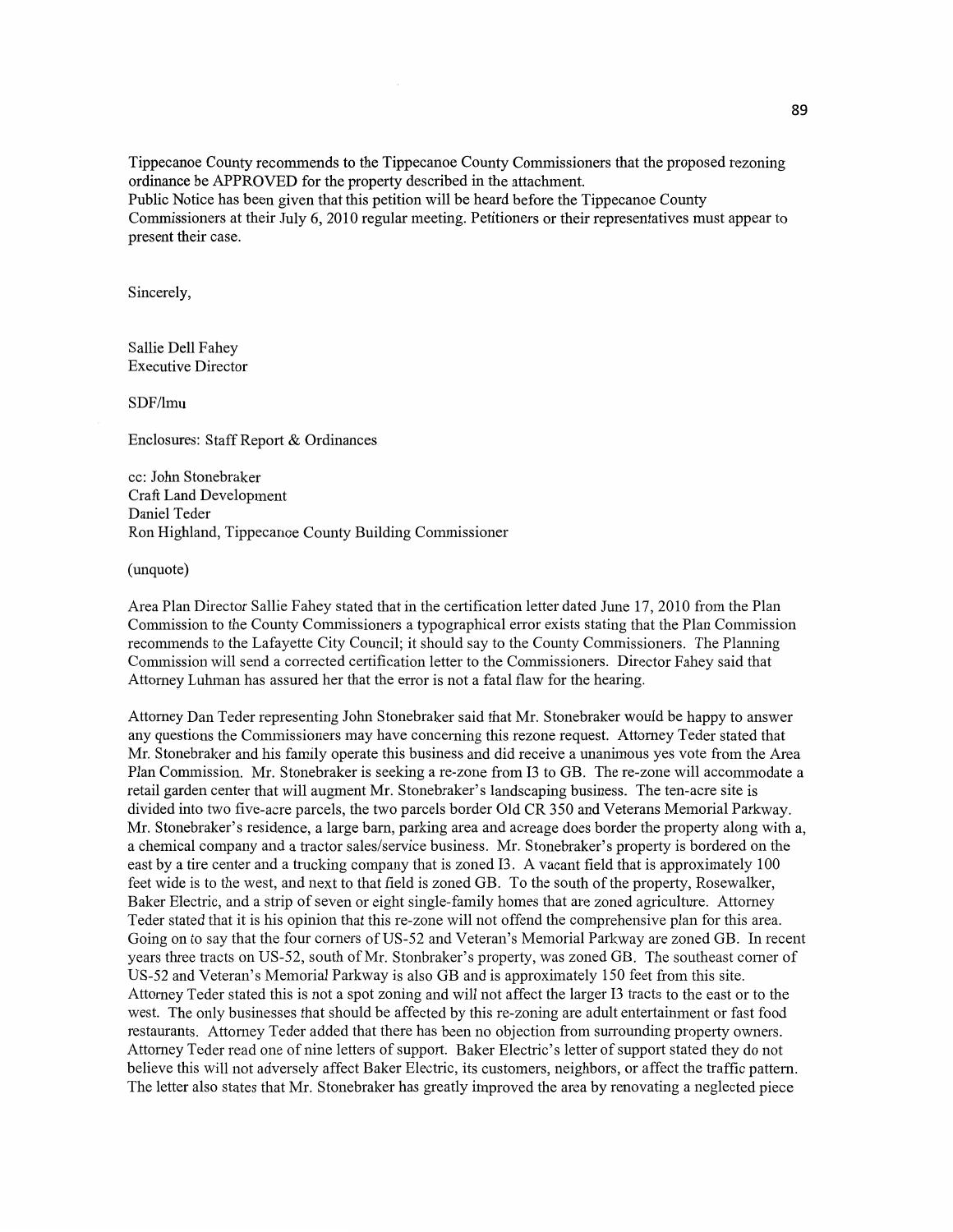of property. Attorney Teder added that Mr. Stonebraker anticipates employing 2 to 3 employees in the next 1 to 2 years.

Auditor Weston recorded the vote:

| Knochel      | Yes    |
|--------------|--------|
| Murtaugh     | Yes    |
| <b>Byers</b> | Absent |

**Ordinance** 2010-10-CM passes 2-0.

## *AREA PLAN COMMISSION—Sallie Fahey*  **Small** and **Rural Transportation** Planning **Assistance Program**

Area Plan Director Sallie Fahey stated that Area Plan has been working with Carroll County officials, the City of Delphi, and the towns of **Camden** and Flora to explore if it was possible to do rural transportation planning under an INDOT grant. Area Plan has received rural **transportation** funds approval for \$39,800. INDOT's 80% share will be \$31,840 and Carroll County will pay the remaining 20% of \$ 7,960. Director Fahey **stated that a** special **fund** has been set up through the Auditor's Office for these **funds** to be deposited. This will assure **that** Tippecanoe County funds and Carroll County funds are not co-mingled. A memorandum of agreement has been prepared for the four jurisdictions in Carroll County and reviewed by **Plan** Commission **Attorney** Jay Seeger. Director Fahey stated that she is requesting approval for the **Auditor** to manage these funds. INDOT is anxious to see that these rural counties have transportation planning and are looking to the 13 MPO's in the state to **help** accomplish that. Some of the work **that**  Area Plan will be doing for Carroll County includes setting up an administrative committee and technical committee, doing traffic counts, and analyzing the traffic count **data.** Area Plan will also be working on their federal aid classification application, which is the basis for federal funding that can be used for highway projects.

**0** Commissioner Murtaugh **moved** to authorize the Auditor to administer all **fimds** for the Rural Transportation Planning **Assistance** Program as presented, second by **Commissioner Knochel;**  motion carried.

# *HIGH* WA *Y—Opal Kuhl*  **Opening** of **Bids** for **South** River **Road Widening** and **Resurfacing Project**

Director Kuhl noted **that this** project is Phase III and goes from US 231 to Fort **Ouiatenon.** This will widen the road 2-feet on each **side,** adding a shoulder and a trail on the south side of the road. Work will begin this season With the re-location of **utilities** and fences. The greater part of the work will be done next construction season.

Attorney Dave **Luhman opened** the bids.

| Milestone   | \$2,379,743.59 |
|-------------|----------------|
| Reith Riley | \$3,189,039.00 |

Attorney Luhman recommended the bids be **taken** under advisement.

**0** Commissioner Murtaugh moved to take the bids for the South River Road Widening and Resurfacing **Project** under advisement as **presented,** second by Commissioner Knochel; motion carried.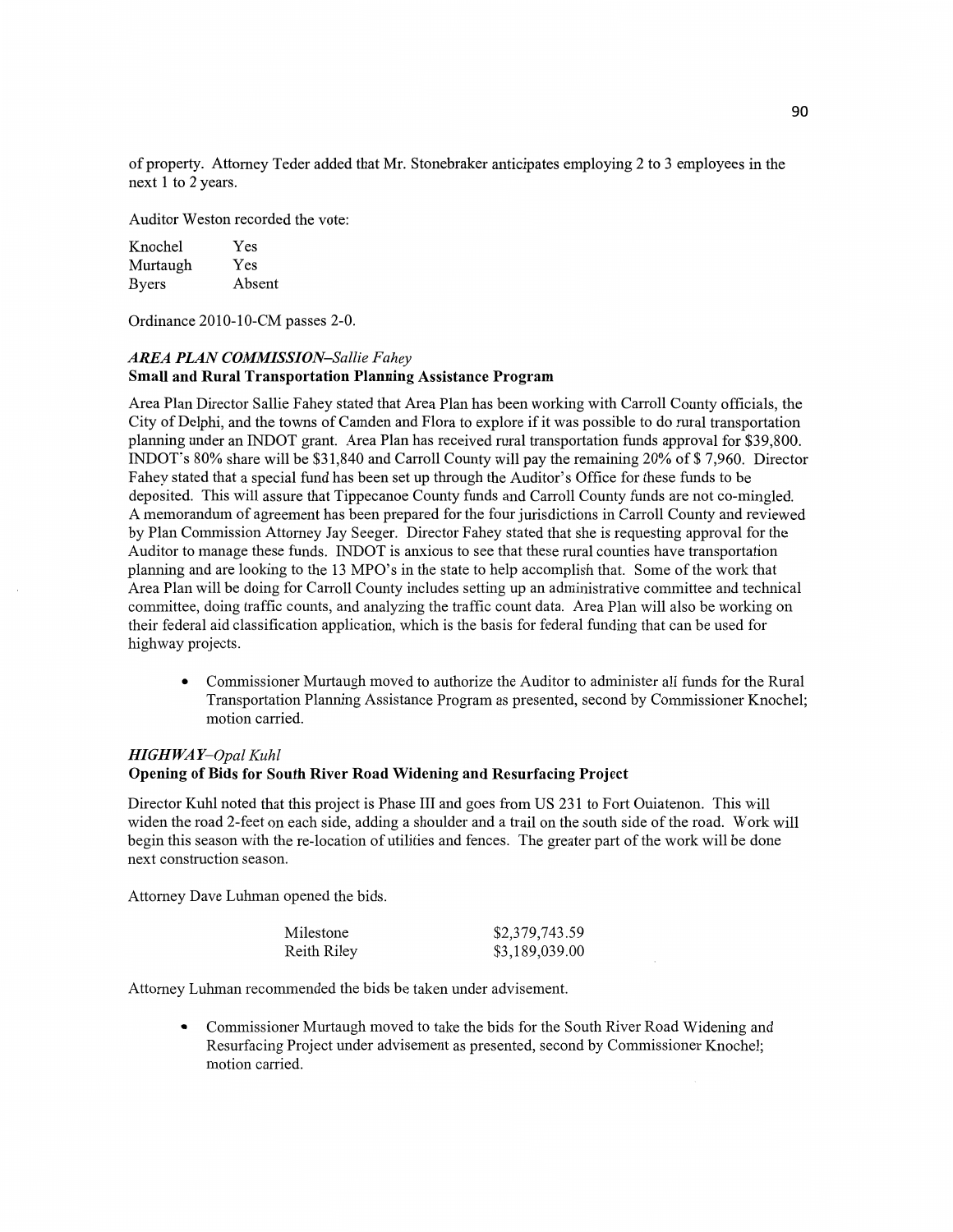# **INDOT/LPA Agreement** for **Bridge Inspection Contract**

Director Kuhl presented a Local Project Agreement (LPA) with INDOT for the National Bridge Inspection Safety (N BIS) program. This is a standard agreement **that** the County signs with INDOT on federal **fimded** projects. The **County** is responsible for 20 % of the cost, with the federal government reimbursing **80%.** The original contract with Stuart Kline was for \$279,860 for a period of four years.

**0** Commissioner **Murtaugh** moved to approve the **Agreement** for Bridge Inspection Safety as presented, second by Commissioner Knochel; **motion** carried.

# **Bridge #U209 Project—Non-Reimbursable** Utility **Agreements from Verizon North, Inc., Paetec,** and **Tipmont REMC**

Director Kuhl presented Non-Reimbursable Utility Agreements from Verizon North, Inc., Paetec, and Tipmont REMC for approval. Director Kuhl stated that these agreements are for utilities that are located in the Right-of-Way, adding they also state where the utilities will be located. There are no **funds**  involved in the agreements.

• Commissioner Murtaugh moved to approve the Non-Reimbursable Utility Agreements with Verizon **North, Inc.,** Paetec, and Tipmont REMC as presented, second by Commissioner Knochel; **motion** carried.

## **INDOT Final Inspection Report** for **Bridge Deck Replacement** on CR 900 **East**

Director Kuhl presented the Final Inspection Report for Bridge Deck Replacement on CR 900 East. **This**  is a fiber-reinforced bridge that the County did with INDOT and Purdue University Research. Federal funds were used in this project. Director Kuhl added that the Inspection Report was completed in April and it did pass inspection.

**0** Commissioner Murtaugh moved to approve the Final **Inspection** Report for Bridge Deck Replacement on CR 900 East as presented, second by Commissioner Knochel; motion carried.

## **Amendment** No. **2 from American Structurepoint** for **Lindberg Road Project**

Director Kuhl presented Amendment No. 2 fiom American Structurepoint for the Lindberg Road Project for approval in the amount of \$21,000. **This** is a not-to-exceed **amount** and is for the Right-of—Way, Engineering, and Land Acquisition. The County will not need to acquire any additional land but some legal descriptions need to be re—written concerning the relocation of the trail, adding the County will also be doing work on the driveway into the celery bog. Tippecanoe County is paying for the construction only. West Lafayette will reimburse the **County** these **costs** since West Lafayette Parks Foundation, West Lafayette Parks Department, and Purdue University own a **portion** of the property.

**0** Commissioner Murtaugh moved to approve Amendment #2 from American Structurepoint as presented, second by Commissioner Knochel; motion carried.

## LPA **Agreement** for the **Warning** Sign **Replacement Project**

Director Kuhl presented a Local Project Agreement **(LPA)** for the Warning Sign Replacement Project for approval. Director Kuhl stated that this agreement with INDOT is for Highway Safety Improvement Project **(HSIP)** funds. It is in the amount of \$20,000 and will be used to replace warning signs. It is a 90/10 split. Director Kuhl added that \$20,000 is the 90% share and the County will be responsible for the other 10%.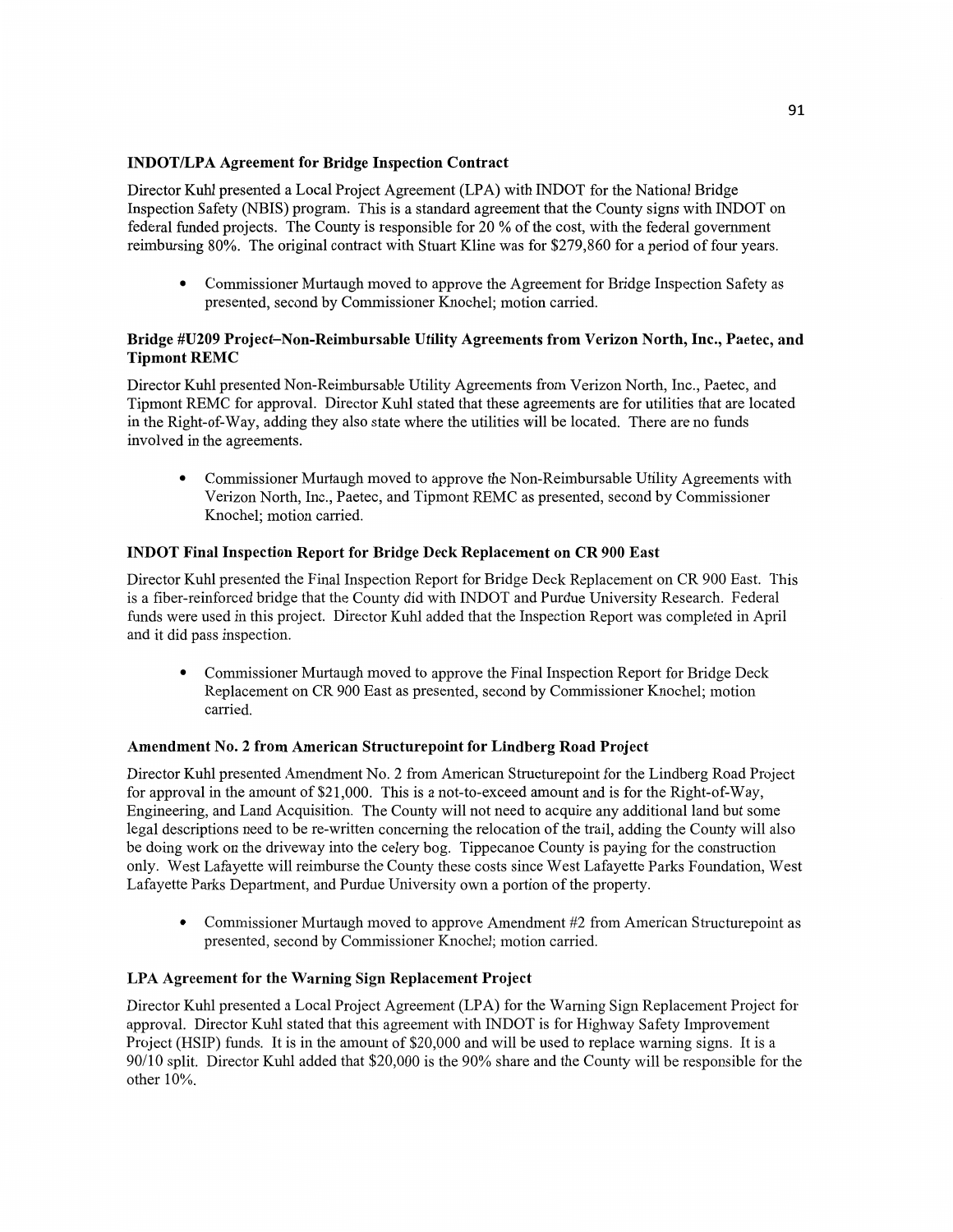**0 Commissioner** Murtaugh moved to approve the LPA **Agreement** for the Warning Sign Replacement **Project** as presented, **second** by Commissioner Knochel; **motion canied.** 

#### **Permit** to **Close/Block a County Road** for **Buckingham Drive** on **July** 31, **2010**

Director Kuhl presented **a** Permit to Close **a** County Road for Buckingham Drive. This will be on July 31, 2010 from 7:45 **am. until** 4:45 pm. **This** is an annual **block** party and has worked out well in the **past.** 

**0** Commissioner Murtaugh **moved** to approve the **Permit** to Close a County Road for Buckingham Drive as presented, **second** by **Commissioner** Knochel; **motion** carried.

## $GRANTS-Laurie Wilson$

**Grant** Facilitator Laurie Wilson requested permission to apply to the Indiana Judicial Center for **a scholarship** grant on behalf of Court Services. **This** will support training for three employees for the Change Company. The total **cost** of the project is \$505.20; the gran<sup>t</sup>will pay \$404.16 of that **amount**  with Court Services **providing** the remaining 20% match.

**0** Commissioner Murtaugh moved to grant permission to apply to the Indiana Judicial Center for a **scholarship** grant for **Court** Services as presented, second by Commissioner Knochel; **motion** carried.

#### *UNFINISHED BUSINESS*

Commissioner Knochel stated that the Commissioners have received several calls and inquires concerning the **Monitor** School property and asked Attorney Dave Luhman to state the status of that property.

**Attorney** Dave **Luhman** stated that New Directions **Inc.** owns the Monitor School building and are in the process of bankruptcy. An attorney does represent New **Directions** and if there is an interest in purchasing **that** property, the attorney needs to be contacted.

Commissioner Knochel stated that the only interest the County has in that property is for the cost of **knocking** down of the walls. Building Commissioner Ron Highland stated that he would be contacting the Commissioners with the **cost.** 

#### NE WB *USINESS*

**Auditor** Weston stated that the 2011 Salary **Statements will** be on file in the Auditor's Office, however the Commissioners will receive an electronic copy for review.

#### *REPORTS* ON *FILE*

Mail & Duplicating Crystal Creek Kennel Saint Elizabeth Regional Health Parks & Recreation Board Building Commission Wabash River Heritage Corridor **Commission**  Tippecanoe County Public Library Treasurer **Office**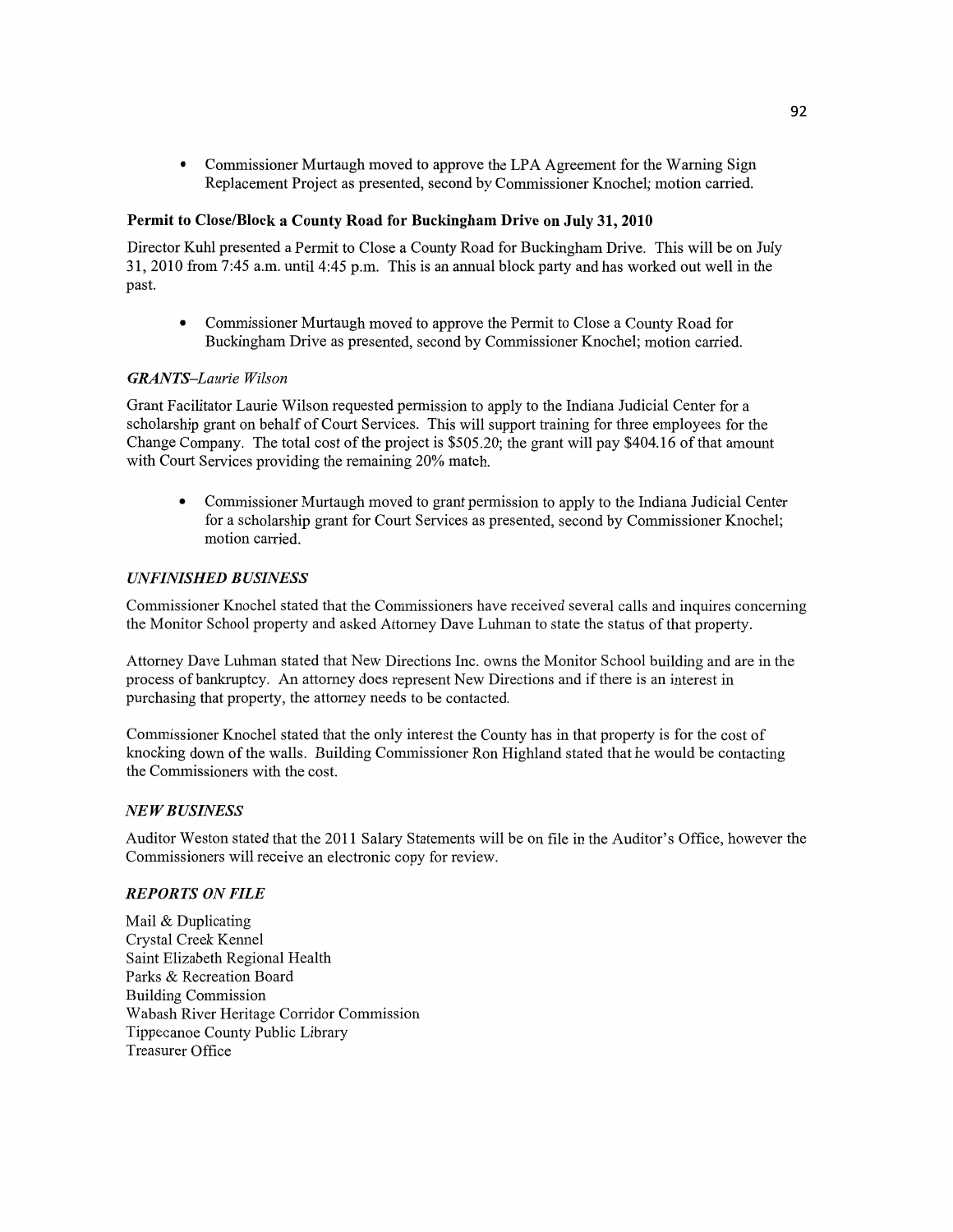#### *PUBLIC COMMENT*

Jim Pairitz, *8323 W 1200* S, *West* Point—presented the Commissioners With a request for a moratorium concerning the setbacks for Commercial WECS. Mr. Pairitz stated that he does support the changes to the **UZO,** which will be voted on at tomorrow's Area Plan Commission meeting July 7, 2010. It does require the setback to be from the property **line** versus the residence. Mr. Pairitz stated that he wanted to speak about the request made at the June 21, 2010 meeting for the moratorium. Mr. Pairitz said that once it is established where the setback is measured from, the distance of the setback needs to be reviewed. The Commissioners have the authority to add a setback to the County's ordinance, as the Commissioners deem necessary. The current distance of 1000 feet is standard in the industry. The setback standard; established by wind industry recommendations and has become the accepted standard. However, as the installation rate of turbines in **Indiana** increases more and more people will be living near the turbines. Because of increasing reports of problems from people who live near turbines, the request is for a moratorium to be placed on accepting any new petitions from developers that would come before the board of zoning appeals, until the distance of the setback can be reviewed. An example of why 1000 feet is inappropriate is septic systems setbacks, we have learned over time that they need to be further than originally planned. WECS deserves the same amount of consideration; because once the turbines are installed they will not be removed. The Area Plan Committee is considering putting a group together of the different stakeholders to discuss this matter and come up with a recommendation. That is the reason for requesting a moratorium. Mr. Pairitz said that a 1000-foot setback is incorrect because neighboring properties have equal rights to the wind energy available on their land. The typical distance that Invenergy separates their turbines is 10 rotor diameters to prevent interference between turbines. If the 10-rotor diameter were split, it would require the setback to be at **a** distance of 5—rotor diameters from the property line. In addition, Invenergy uses setbacks of greater than 1000 feet. These are just a few examples of why the setback distance needs to be reviewed. Mr. Pairitz asked the Commissioners if they were willing to consider this request for a moratorium.

Commissioner Murtaugh stated that at this point he was not prepared to make a motion. He added that the Commissioners have received feedback from both sides of the issue and are open to fine tuning the ordinance as needed, but does feel the County needs to move forward.

Mr. Pairitz voiced his concern with two other issues concerning Ordinance 2010-02-CM. Page 18 of Chapter 161 the dBC limit was removed, that portion of sound that is measured by the dBA does not accurately collect the total sound energy that is produced by a Wind turbine. Mr. Pairitz added that the dBC does accurately collect the total sound energy, adding that more detail is needed on how sound should be measured. Moreover, it is just as important how it is measured, as how you define the **limit.**  Mr. Pairitz added that one thing missing is "how to handle a complaint".

Connie Hagper, *580] Sleeper Road, Tippecanoe* County—stated that although she understands and appreciates the growing need for alternative energy sources, she is concerned about the possible decrease in property values and the definite aesthesis thereof. Ms. Harper went on to say, "with the height of the structures at approximately 400 feet tall, the constant noise both day and night and the expense of implementing these structures on a rural property does not seem to be a frugal venture". Ms. Harper added that she has had the opportunity to experience Wind energy at Mintonye Elementary School Where she teaches, adding the wind turbine at the school has proven to add supplemental energy for the building and has proven to be an educational asset for learning. However, there are concerns about the responsibility of Wind companies in the face of unforeseen consequences, **such** as a shorter life span of the wind turbines than anticipated. The County is then left with a countryside littered with unsightly steel marring the landscape. Ms. Harper stated that health concerns as a result of the implementation of wind farms are still debatable. Ms. Harper said that in the data collected there are numerous claims of sleep deprivation, chronic headaches, and a feeling of stress as a ramification caused by the existence of Wind